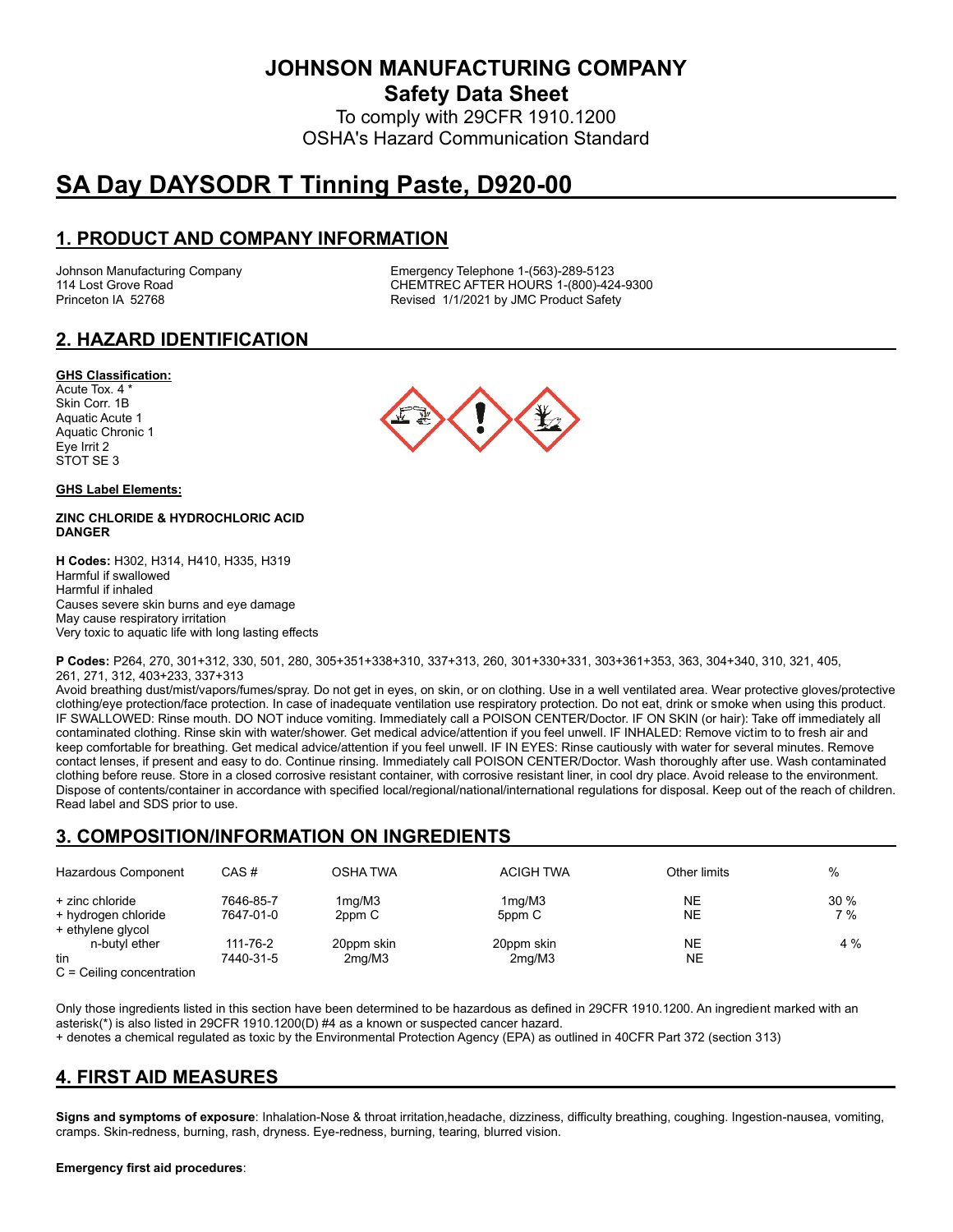Skin: Flush with water immediately - Seek medical attention if required. Eyes: Flush with water for 15 minutes - Seek medical attention. Ingestion: Drink large amounts of water, DO NOT induce vomiting-seek medical attention. Never give anything by mouth to an unconscious person. Inhalation: Remove to fresh air. Support respiration if required. Seek medical attention if required.

# **5. FIREFIGHTING MEASURES**

**Extinguishing media**: dry chemical. **Special fire fighting procedures**: use self sustaining respiratory suit. **Unusual Fire and Explosion Hazards**: May release metal & metal oxide fumes, hydrochloric acid, zinc chloride, chlorine, ammonia, zinc oxide, tin chloride.

# **6. ACCIDENTAL RELEASE MEASURES**

**Methods and materials**: Flush into chemical sewer or soak up with a suitable absorbent. Wear adequate protection as described in section 8. **Environmental Precautions:** Avoid release to the environment. Collect spillage.

# **7. HANDLING & STORAGE**

Wash thoroughly after use. Wash contaminated clothing before reuse. Store in a closed corrosive resistant container, with corrosive resistant liner, in cool dry place. Keep out of the reach of children. Read label and SDS prior to use.

# **8. EXPOSURE CONTROLS/PERSONAL PROTECTION**

**Occupational Exposure Limit Values:** See section 3. Respiratory Protection (type): HEPA/Acid mask required for fumes above TWA. Ventilation: Local Exhaust preferred Special: NE Mechanical: OK Other: NE Protective Gloves: plastic or rubber Eye Protection: Goggles or face shield Other Protective Clothing or Equipment: as required to avoid contact. Work/Hygienic Practices: Wash after use. Follow good industrial hygienic practices.

# **9. PHYSICAL AND CHEMICAL PROPERTIES**

Boiling Point: 170 F<br>Vapor Pressure (mm Hq): 17.5 Melting Point: NE Vapor Pressure (mm Hg): 17.5<br>Vapor Density: 0.958 Evaporation Rate:  $\leq 1$  (butyl acetate=1) Solubility in water: 100% pH: 0.9 Flash Point: NA (TOC) Flammable Limits: lel: NE uel: NE Appearance and odor: Grey paste, ethereal odor.

# **10. STABILITY AND REACTIVITY**

**Stability** : STABLE Conditions to avoid : none

**Incompatibility (materials to avoid)**: strong bases & acids, oxidizers, sulfides, halogens. **Hazardous Decomposition or Byproducts (incomplete combustion)**: metal & metal oxide fumes, hydrochloric acid, zinc oxide, chlorine, ammonia, zinc chloride, tin chloride. **Hazardous Polymerization**: WILL NOT OCCUR Conditions to avoid: none

# **11. TOXICOLOGICAL INFORMATION**

**Routes of entry:** Inhalation: yes Skin: yes Ingestion: yes

**Health Hazards (acute and chronic):** May cause skin, eye and respiratory tract irritation or burns. Severe over inhalation can cause pulmonary edema, which may not manifest for several hours after exposure. Ingestion can result in irritation or burning of digestive tract. Gross inhalation or ingestion over exposure can result in death. LD50 (ZnCl2)(rat)= 350 mg/kg. Chronic exposure via inhalation and ingestion may result in liver, spleen and respiratory tract effects. May be mutagenic in lab animals. May cause sensitization. Health studies have shown that potential health risks may vary by individual. Always minimize exposure as a precaution.

**Carcinogenicity**: not determined, NTP? No, IARC Monographs? no

# **12. ECOLOGICAL INFORMATION**